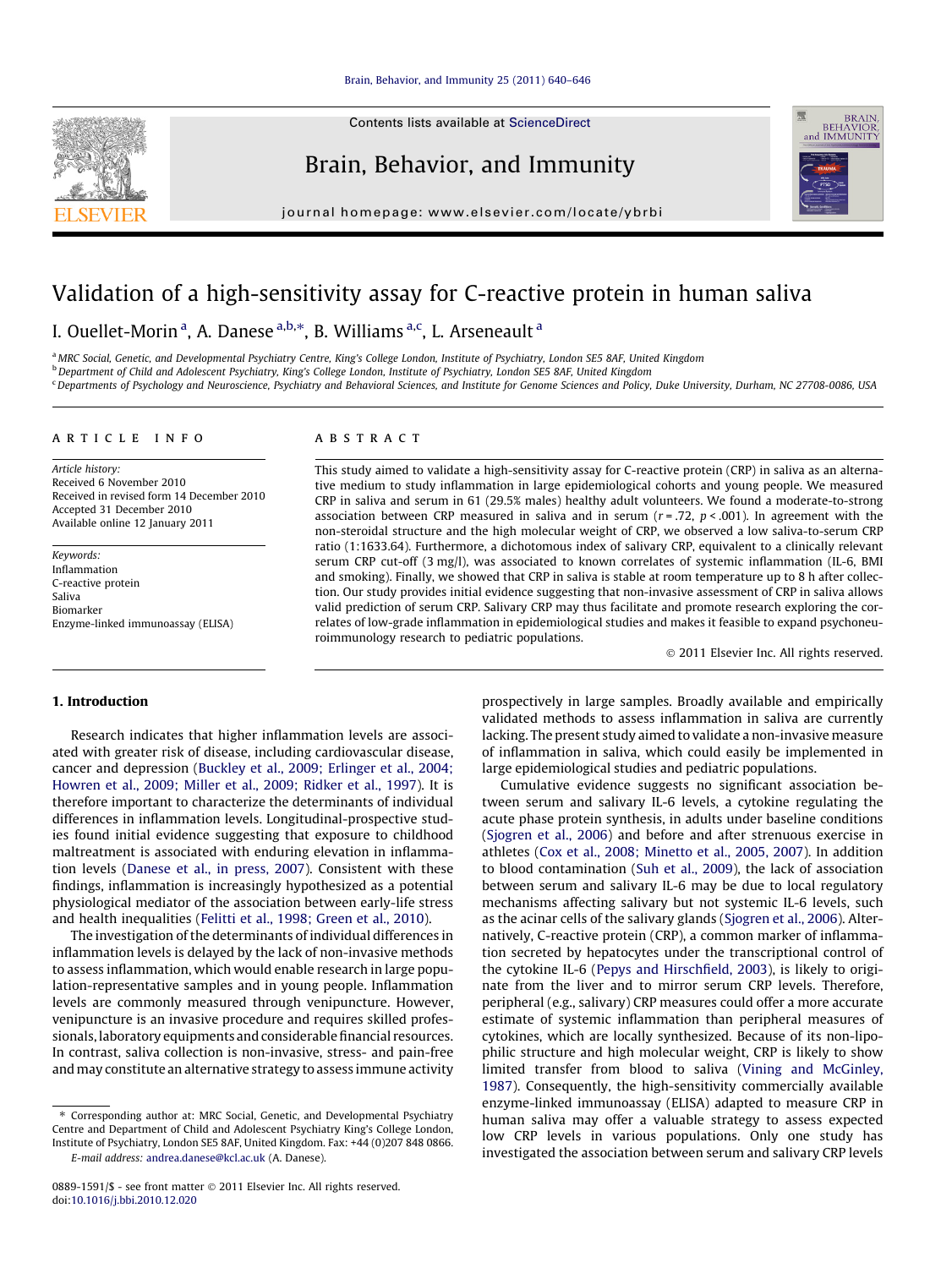and reported no significant association between levels measured in the two media [\(Dillon et al., 2010\)](#page-5-0). However, in contrast to our study, no information was collected about the participants' health (e.g., medications, inflammation diseases, bucco-dental problems), limiting the investigation of conditions that may have affected the relationship between serum and salivary CRP. Moreover, salivary CRP was not tested in association with known correlates of systemic inflammation, such as BMI.

In addition to being non-invasive, the assessment of CRP in the saliva allows data collection to take place in the participants' natural environments (e.g., home, school). Collecting saliva outside the research facilities may however delay the storage of the samples in freezers. Samples returned by research assistants or by regular mail services may thus remain at room temperature for extended length of time before being stored. Previous research has found that leaving saliva at room temperature for a week did not disrupt cortisol measurement ([Clements and Parker, 1998\)](#page-5-0). No study has yet explored the stability of CRP concentrations in saliva at room temperature.

The objective of this study was to examine the validity of salivary CRP as a non-invasive marker of systemic inflammation. First, we examined whether salivary CRP was correlated with serum CRP. Second, we tested whether salivary CRP was associated with its main secretagogue IL-6 and known correlates of systemic inflammation, such as BMI and smoking [\(Danese et al., 2009; Greenfield et al.,](#page-5-0) [2004; Thomas et al., 2008\)](#page-5-0). Finally, we investigated if the stability of CRP was affected by the length of time saliva was left at room temperature.

#### 2. Methods

#### 2.1. Sample

Participants were 61 volunteers (29.5% males) aged between 20 and 54 years (mean  $(SD) = 31.6 (8.9)$ ). The majority of participants were Caucasian (80.3%) and none reported infectious, immune or salivary gland disorders. Moreover, no participants reported symptoms suggesting that they were sick the day of data collection (e.g., fever, flu, diarrhea), although one participant reported to have a cold and took cold mediation. We did not exclude this participant because serum and salivary CRP levels were in the normal range (serum CRP = 1.70 mg/l; salivary CRP = 1187.8 pg/ml). Participants were recruited through internal emails and public posting at King's College London (UK). Participants were asked to refrain from eating (1 h), drinking coffee, acidic/sweet liquids and smoking (30 min) prior to the visit. Participants gave informed consent. The study protocol was approved by the Psychiatry, Nursing and Midwifery Research Ethics Sub-Committee (King's College London, UK).

# 2.2. Procedures

Data collection took place between 10 h 00 min and 14 h 00 min at the research laboratory. Participants were first invited to rinse their mouth with water and to fill out a short health questionnaire. We recorded measures of blood pressure and heart rate prior to a 5 ml blood venipuncture using serum separator tubes with inert gel barrier and clot activator coating (BD Vacutainer® SST™, BD Diagnostic). We then collected unstimulated saliva by passive drool through a straw into a polypropylene vial. We recorded the time needed by the participants to obtain 5 ml of saliva to control for saliva flow rate. We measured height and weight.

Blood samples were immediately separated by centrifugation at 3000 rpm (1680 relative centrifugal force) for 10 min. Serum samples were stored at -80 C until shipped on dry ice to an independent laboratory for CRP and IL-6 assays (Core Biochemical

Assay Laboratory, Addenbrooke's Hospital, UK). Saliva was split in four aliquots. One aliquot was immediately stored at  $-80$  °C while the others were left at room temperature (average of 21.4  $\degree$ C) and placed in freezers after 8, 24, and 96 h. Aliquots were shipped on dry ice to a second independent laboratory for salivary CRP assay ([Salimetrics Europe Ltd., UK\)](#page-6-0).

### 2.3. Measures

#### 2.3.1. High-sensitivity salivary CRP

Salivary CRP was determined in duplicates by enzyme-linked immunoassay with the Salivary C-Reactive Protein ELISA Kit ([Sali](#page-6-0)[metrics Europe, UK](#page-6-0)) using the Tecan Genesis Freedom 150/8 automated liquid handler. Saliva samples were diluted (1:10) in a phosphate buffered solution containing a non-mercury preservative before being transferred (50  $\mu$ l) to microtitre plate wells precoated with mouse anti-CRP antibodies alongside with the standards and controls. Detection antibodies (goat anti-human CRP antibodies linked to horseradish peroxidise) were diluted (1:250) in a phosphate buffered solution, the resulting solution was added to each well (150  $\mu$ l) and incubated at room temperature for 2 h mixing constantly using a Dynex AM89B microplate shaker/incubator (500 rpm). The wells were washed four times using a buffered solution containing detergents and a non-mercury preservative. A solution of Tetramethylbenzidine  $(200 \mu l)$  was added to each well for color development prior to sealing and the incubation of the plate in the dark and at room temperature for 30 min mixing constantly. A stop solution (sulfuric acid;  $50 \mu$ I) was added before the plates were mixed on a plate rotator for 3 min and placed on a standard microplate reader at 450 nm (within 10 min of the addition of the stop solution). The average optical density values of the controls and unknown (minus the background reading) were plotted against the standard curve made according to the following calibrator concentrations: 93.8, 187.5, 375, 750, 1500 and 3000 pg/ml. The lower detection threshold (determined by interpolating the mean optical density plus 2 SDs for 10 sets of duplicates at the 0 pg/ml standard) was 10 pg/ml. All the samples were above the detection range. The coefficients of variation (CV) of all duplicate samples were less than 20%. The limit of quantification, which corresponds to the lowest value with a CV less than 20%, was therefore the lowest value in our sample  $(117.69 \text{ pg/ml}; CV = 8.5%)$ . Within-assay CVs at low  $(178.8 \text{ pg/ml})$ and high (1992.5 pg/ml) concentrations were 5.9% and 1.9%; between-assay CVs at low (238.1 pg/ml) and high (2167.1 pg/ml) concentrations were 11.2% and 3.7%. The linearity of dilution was assessed by diluting two samples by a factor of two four times (1:2, 1:4, 1:8 and 1:16). The observed values ranged from 89.8% to 100.8% of the expected values, with a mean of 96.2%. No cross-reaction for human albumin, alpha 1-antitrypsin, lysozyme and IL-6 was documented by the manufacturer.

#### 2.3.2. High-sensitivity serum CRP

High-sensitivity serum CRP concentration was assayed using a high-sensitivity automated colourimetric immunoassay analyzer (Dade Behring Dimension analyzer; Siemens Healthcare, UK). All samples were run in duplicate in a single batch. The lower detection threshold was .10 mg/l and within- and between-assay CVs were less than 5.1%. In addition to the continuous serum CRP measure, we also considered a clinically relevant cut-off adopted by the Centers for Disease Control and Prevention and the American Heart Association used to define high cardiovascular risk (>3 mg/l; 21.6% of the sample) [\(Pearson et al., 2003](#page-6-0)).

#### 2.3.3. Serum IL-6

IL-6 was measured using an electrochemical luminescence immunoassay (MesoScale Discovery, USA). All samples were run in duplicates in a single batch using MesoScale's plates, reagents and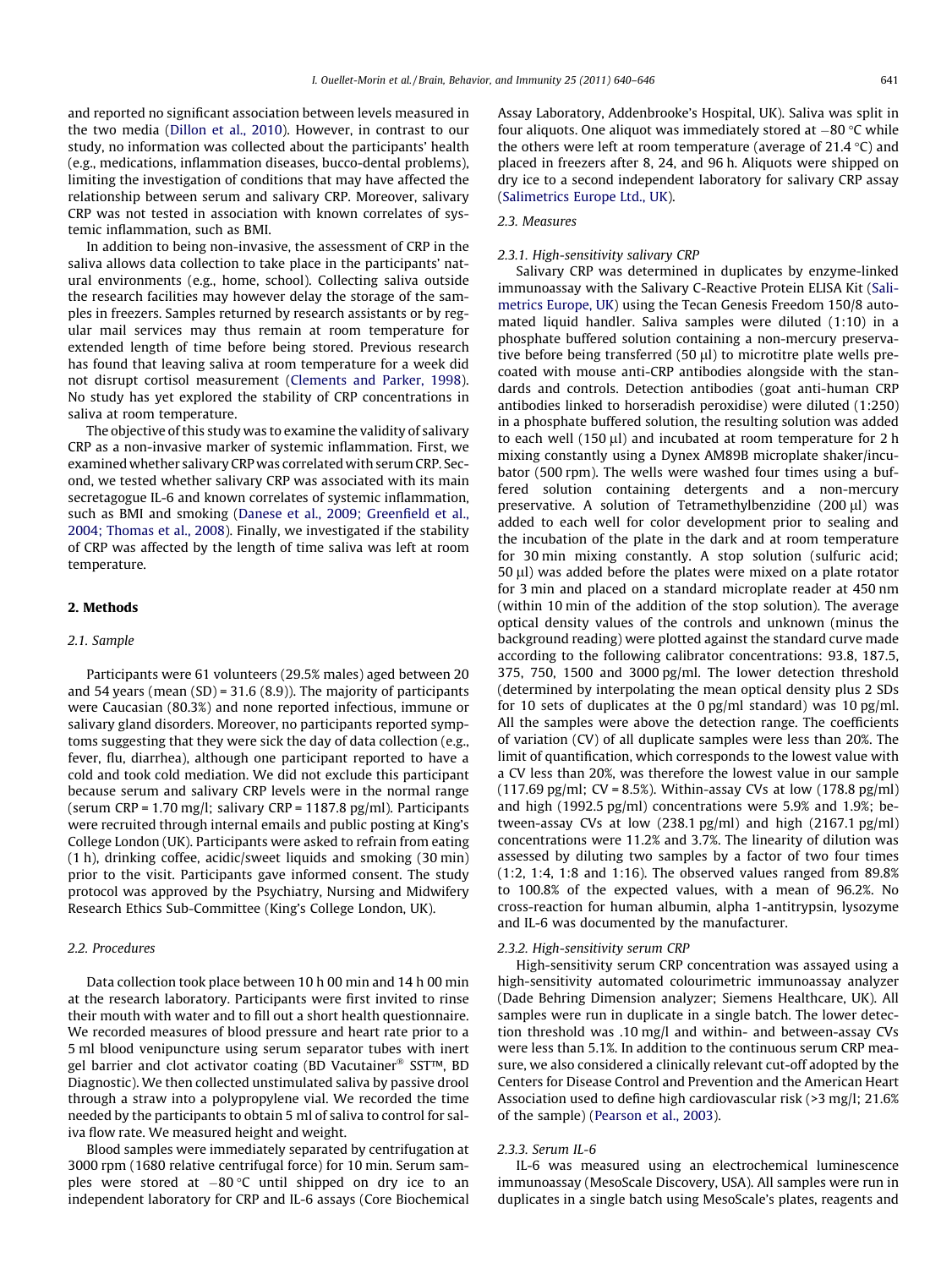calibrators. The lower detection threshold was .10 pg/ml. Withinand between-assay CVs were less than 5.0% and 7.7%, respectively.

### 2.3.4. Saliva flow rate

Saliva flow rate was calculated by dividing the volume (ml) of saliva collected per minute required. The saliva flow rate varied from .07 to 2.20 (mean  $(SD) = .60$   $(.35)$ ).

#### 2.3.5. Blood contamination in saliva

A competitive immunoassay was conducted to quantify the presence of transferrin, a large protein (molecular weight: 76,000) present in abundance in the blood but normally found in trace in saliva (salivary blood contamination enzyme immunoassay kit, [Salimetrics Europe, UK](#page-6-0)). The lower detection threshold of transferrin in the saliva was .80 mg/l. Within- and between-assay CVs were 5.4% and 5.4% at high concentrations (35 mg/l) and 7.4% and 13.0% at low concentrations (2.5 mg/l) ([Schwartz and](#page-6-0) [Granger, 2004](#page-6-0)).

#### 2.3.6. pH determination in saliva

The pH values of  $25 \mu l$  undiluted saliva samples and calibrators with a known pH (4, 6, 7, 8 and 9.2) were placed in duplicate in a microplate before 200 µl of pH sensitive assay diluent was added to the wells (Salimetrics, PN: 8005). All liquid handling was conducted on a Tecan Genesis Freedom 150/8. The plate was shaken for 5 min (Tecan MIO) and incubated for 15 min at 22  $\rm{°C}$  (LMK incubator). The optical density was read using a Tecan Infinite F200 at 560 nm and then analyzed using the Tecan Magellan software.

#### 2.3.7. Body mass index

Body mass index (BMI) was calculated as participants weight in kilograms divided by the square of their height in meters. BMI varied from 18.29 to 38.35 (mean (SD) = 24.27 (4.41)).

#### 2.3.8. Physical health

Participants completed a short health questionnaire assessing participants' smoking, illnesses, medications and allergic diseases. Participants were asked if they had ''an active cold sore'', ''bleeding gums'', ''tooth ache'' or ''taken cough syrup'', responding ''in the last week", "today" or "no". We also asked the participants if they had a chronic disease such as infectious and salivary gland disorders. Finally, we asked the participants if they were smokers or not (19.6% of the sample were smokers).

#### 2.4. Statistical analyses

We investigated the association between salivary and serum CRP using parametric (Pearson  $r$ ) and nonparametric (Spearman r) in order to explore and quantify the sensitivity of the reported results to even marginal deviations of CRP levels from the normal distribution. The confounding effects of sex or age were tested using partial correlation analyses. To test whether the accuracy of CRP measures in the saliva depended on the systemic inflammation levels, we explored whether the strength of the association between salivary and serum CRP differed for participants with serum CRP concentrations below or above the mean using Pearson and Spearman correlations. Finally, we tested the capacity of salivary CRP to correctly classify participants' membership to a clinically relevant dichotomous index of serum CRP using the area under the Receiver Operating Characteristic (ROC) curve analysis [\(Penci](#page-6-0)[na and D'Agostino, 2004](#page-6-0)). Briefly, the area under the curve (or C statistic) is calculated as a function of the sensitivity and specificity of a proposed ''predictor'' and represents the probability to correctly assign participants to high/low serum CRP groups in comparison to a null model (diagonal of reference: C statistic = .5). A C statistic of .85 generally indicates a good discrimination [\(Cook,](#page-5-0) [2007; Pepe et al., 2004; Polanczyk et al., 2001\)](#page-5-0).

To further validate the measurement of CRP in saliva, we tested if elevated salivary CRP was associated with known correlates of systemic inflammation, such as IL-6, BMI and smoking. Specifically, we used Mann–Whitney U (BMI and IL-6; continuous measures) and chi-square (smoking; dichotomous measure) tests to determine if participants with high levels of salivary CRP had higher IL-6 concentrations, BMI and were in higher proportion smokers. We then tested the sensitivity of these analyses by exploring the associations between the continuous salivary CRP measure and the above correlates of systemic inflammation through Spearman correlations.

To test whether the length of time saliva samples were left at room temperature affected the stability of salivary CRP, we examined the association between CRP measures derived from four experimental conditions (0, 8, 24 and 96 h) using Pearson and Spearman correlations. We also tested whether the average salivary CRP levels varied significantly between these conditions using Wilcoxon signed-rank test. Variations in salivary CRP mean levels between each condition were described using means of percentage of change scores (e.g., (( $CRP_{t1} - CRP_{t2}$ )/ $CRP_{t1}$ )  $*$  100).

# 3. Results

Salivary CRP concentrations ranged from 117.69 to 24156.00 pg/ml (mean (SEM) = 2994.68 (573.35)). From the total sample ( $n = 61$ ), 10 participants had salivary CRP values that exceeded 2 SD from the mean reported in healthy adults by the manufacturer  $(2 \text{ SD} = 6163.46 \text{ pg/ml})$  ([Salimetrics](#page-6-0)). For these individuals, salivary CRP values represented up to 10.25 times the SD. Similar high values were not observed for serum CRP  $(range=.07-11.68 mg/l; mean (SEM) = 2.02 (.31)).$  We conducted a series of tests to explain these high salivary CRP values. First, we examined whether these values were due to poor accuracy of measurement at high CRP concentration. The 10 extreme values were serially diluted at  $10\times$ ,  $20\times$ ,  $40\times$  and re-analyzed. The observed values across all dilutions and individuals ranged from 90.82% to 135.66% of the expected values, with a mean of 102.45%. Although most high CRP samples' dilutions followed a linear scale, greater deviations from linearity were found for one individual (mean = 134.52%). Overall, these findings suggest that the high values were not due to poorer precision of the assay for samples with CRP values beyond the dynamic range of the assay. Second, we tested whether saliva flow rate induced higher salivary CRP concentrations. Saliva flow rate did not correlate with salivary CRP levels ( $r_s$  = .07,  $p$  = .61). Third, we considered the possibility that small blood leakages could have resulted in large deviations of salivary CRP given the low salivary-to-serum CRP ratio. Blood contamination (measured by transferrin levels) did not correlate with salivary CRP levels ( $r_s = .17$ ,  $p = .34$ ). Fourth, we investigated whether saliva pH compromised the determination of salivary CRP. No significant association between saliva pH and salivary CRP was detected ( $r_s$  = .001,  $p$  = .99). Fifth, we examined whether health conditions or medications reported by the participants influenced salivary CRP levels. We did not find such effects. The 10 extreme values could not be explained by biological and clinical variables and were excluded from the rest of the analyses. After the exclusion, salivary concentrations ranged from 113.69 to 6131.40 pg/ml (mean = 1293.28, SEM = 140.61). Excluding those 10 participants did not affect the serum CRP distribution. Mean serum CRP did not differ before and after removing these participants (mean (SEM) = 2.02 (.31) and 2.01 (.30), respectively).

# 3.1. Associations between salivary and serum CRP levels

As shown in [Fig. 1,](#page-3-0) the correlation between serum and salivary CRP was  $r = .72$  ( $r_s = .63$ ). The association between serum and sali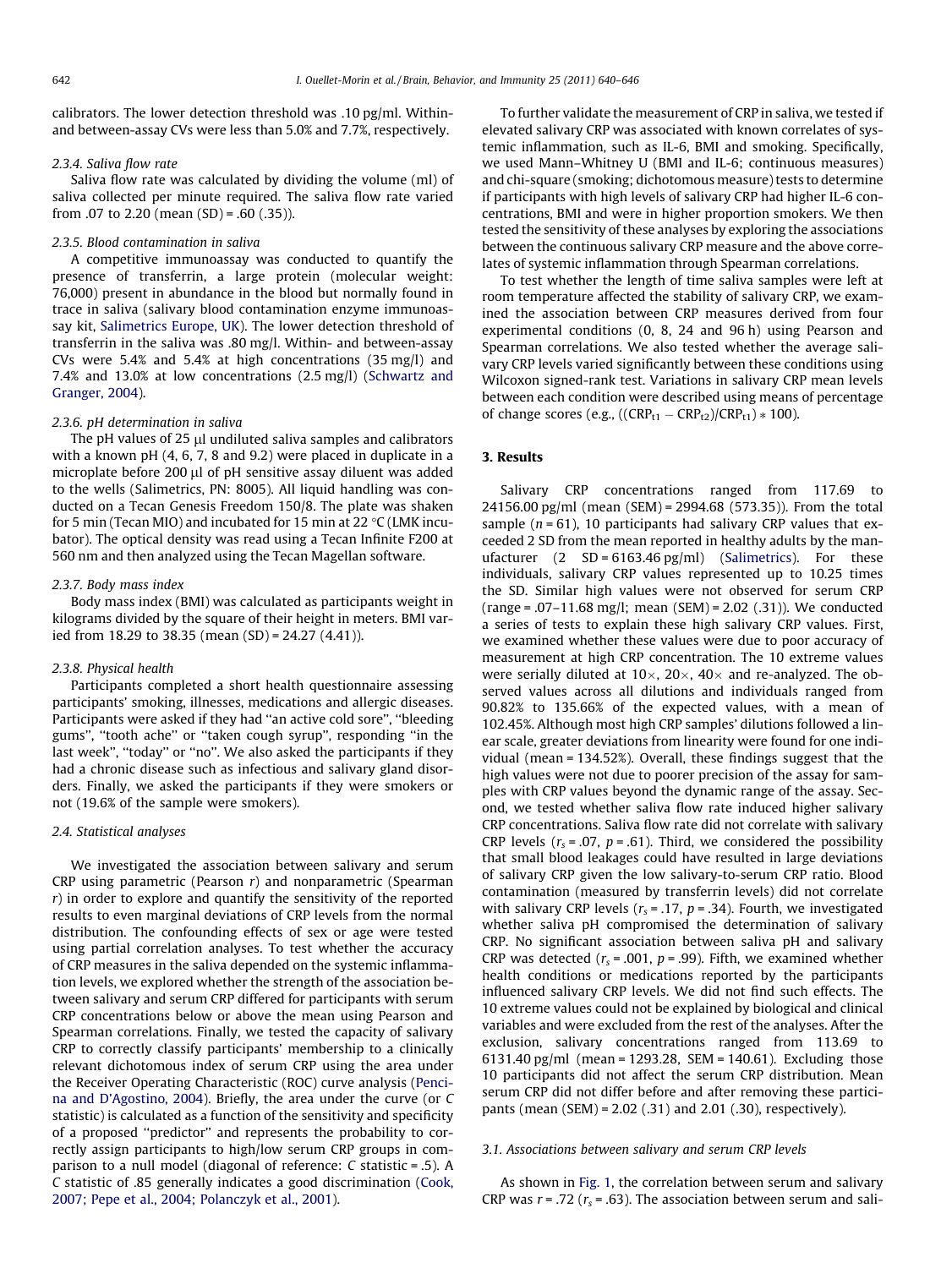<span id="page-3-0"></span>vary CRP did not vary according to sex (partial  $r = .73$ ,  $p < .001$ ) or age (*partial*  $r = .73$ *,*  $p < .001$ ). The saliva-to-serum ratio was low (1:1633.64). The following equation can be used to predict serum CRP from saliva:  $y = 1553.15$   $x - 1413.19$ , where  $y =$  serum CRP and  $x =$  saliva CRP. A lower correlation was found at low serum CRP levels (i.e.,  $\leq$  mean;  $r = .32$ ,  $p = .06$  and  $r_s = .31$ ,  $p = .07$ ) in comparison to high serum CRP levels (i.e., >mean;  $r = .75$ ,  $p < .001$  and  $r<sub>s</sub>$  = .66, p = .006), suggesting that the prediction of serum CRP levels from salivary CRP levels is more accurate at higher serum mean levels. Finally, the estimated C statistic indicated that salivary CRP discriminated accurately participants below or above a clinically relevant serum CRP cut-off  $(3 \text{ mg/l})$   $(C = .89, SE = .05, p < .001;$ 95% CI = .79–.99). This finding indicates that salivary CRP concentrations predicted accurately 89% of participants with high serum CRP levels, which is considered a good measure of discrimination.

We then computed a dichotomous index of salivary CRP corresponding to the serum CRP values below or above 3 mg/l based on the regression equation described above (salivary CRP cutoff = 1629.39 pg/ml; 21.6% of the sample). Serum and salivary CRP dichotomous indices were significantly associated ( $\chi^2$  (1,  $N = 51$ ) = 14.67,  $p < .001$ ).

# 3.2. Associations between salivary CRP and known correlates of systemic inflammation

[Fig. 2](#page-4-0) shows the associations of salivary CRP with known correlates of systemic inflammation. Participants with high salivary CRP levels had higher serum IL-6 levels than participants with low salivary CRP levels (mean  $(SEM) = .66$  (.13) and .43 (.06) pg/ml, respectively;  $U = 129.00$ ,  $Z = 1.92$ ,  $p = .055$ ). Similarly, individuals with high salivary CRP levels had higher BMI than participants with low salivary CRP levels (mean (SD) = 26.98 (4.09) and 23.38 (3.97), respectively;  $U = 104.00$ ,  $Z = 2.66$ ,  $p = .008$ ). Finally, participants with high salivary CRP levels were smokers in higher proportion than those with low salivary CRP levels (46% vs. 18%;  $\chi^2$  = 3.75, p = .05).

To further validate the salivary CRP measure, we tested the sensitivity of the previous analyses by exploring the association between the continuous salivary CRP measure and IL-6 levels and BMI. [Fig. 3](#page-4-0) shows that salivary CRP was positively correlated to IL-6 levels ( $r_s$  = .30,  $p$  = .04). Although the continuous measure of salivary CRP was not significantly associated with BMI ( $r_s$  = .19,  $p = .18$ ), the association followed the same direction than those observed with the dichotomous index of salivary CRP.



Fig. 1. Association between salivary and serum CRP levels. Note: The solid line indicates the regression equation between salivary and serum CRP levels:  $y$  = 1553.15x  $-$  1413.19, where  $y$  = serum CRP level and x = saliva CRP level.

#### 3.3. Salivary CRP levels according to different storage conditions

[Table 1](#page-4-0) shows Pearson and Spearman correlation coefficients between the four conditions and in association with serum CRP. Specifically, the correlations between serum and salivary CRP remained stable during the first 24 h but declined 96 h after collection, suggesting that freezing the saliva samples on the day of collection is optimal for preserving the participants' rank within the group. Furthermore, the mean salivary CRP levels ascertained from samples frozen immediately upon collection did not differ from those left at room temperature for 8 h  $(\%$  of decrease = 5.19;  $z = 1.79$ ,  $p = .07$ ). In contrast, lower mean levels were observed subsequently in comparison to the baseline condition (24 h: % of decrease = 11.87,  $z = 3.17$ ,  $p = .002$ ; 96 h: % of decrease = 13.89,  $z = 3.14$ ,  $p = .002$ ). These findings indicate that freezing saliva samples within 8 h from collection may optimize the quantification of salivary CRP.

# 4. Discussion

The present study aimed to validate the measurement of CRP in saliva, which could constitute a non-invasive alternative marker of systemic inflammation. We observed a moderate-to-strong association between CRP measured in saliva and serum. Furthermore, a dichotomous index of salivary CRP evidenced differences in known correlates of serum CRP (IL-6, BMI and smoking) ([Danesh et al.,](#page-5-0) [1999\)](#page-5-0). Our study provides initial evidence suggesting that noninvasive assessment of CRP in saliva allows the valid prediction of serum CRP. Several findings support that salivary CRP is a valid marker of systemic inflammation. We found a moderate-to-strong association between CRP measured in saliva and serum specimens. Consistent with that result, strong saliva and serum CRP correlations were reported in animal studies, such as in healthy  $(r=.87)$ and diseased dogs  $(r=.84)$  [\(Parra et al., 2005\)](#page-6-0) and in pigs  $(r=.73)$ ([Gutierrez et al., 2009](#page-5-0)). Our finding was however inconsistent with the absence of association found between serum and salivary CRP in medical students ([Dillon et al., 2010\)](#page-5-0). According to the range of salivary CRP reported in this study (50–64,300 pg/ml), it is likely that a number of participants had salivary CRP values that exceeded 2 SD from the mean reported by the manufacturer (6163.46 pg/ml) and had values that were well beyond the dynamic range of the assay (3000 pg/ml). Whether an association between serum and salivary CRP levels was present for participants with salivary values falling within the expected range is open to question. Moreover, the stronger association  $(r = .71)$  reported for participants with high serum CRP levels (10 mg/l) was interpreted as an indication that salivary CRP should be used only with participants with known inflammation-related conditions [\(Dillon et al.,](#page-5-0) [2010](#page-5-0)). Alternatively, a stronger correlation may also be observed by including participants with high serum CRP levels in opposition to those with high salivary CRP levels. More research is needed to clarify this issue further.

Salivary CRP was shown to be a good measure of discrimination for the clinically relevant serum CRP cut-off. Participants with high salivary CRP were more likely to have higher IL-6 levels and BMI and to smoke compared to participants with low salivary CRP. Our findings suggest that the dichotomous index of salivary CRP may represent an alternative marker of cardiovascular risk in adults, although more research is needed to establish the relevance and cost-effectiveness of these inflammatory markers in clinical practice ([Pearson et al., 2003](#page-6-0)). More generally, the use of a clinically-relevant index of salivary CRP may facilitate the prospective measurements of CRP in large epidemiological samples and contribute to understand the mechanisms by which inflammation may be associated with later health trajectories. A clinically-rele-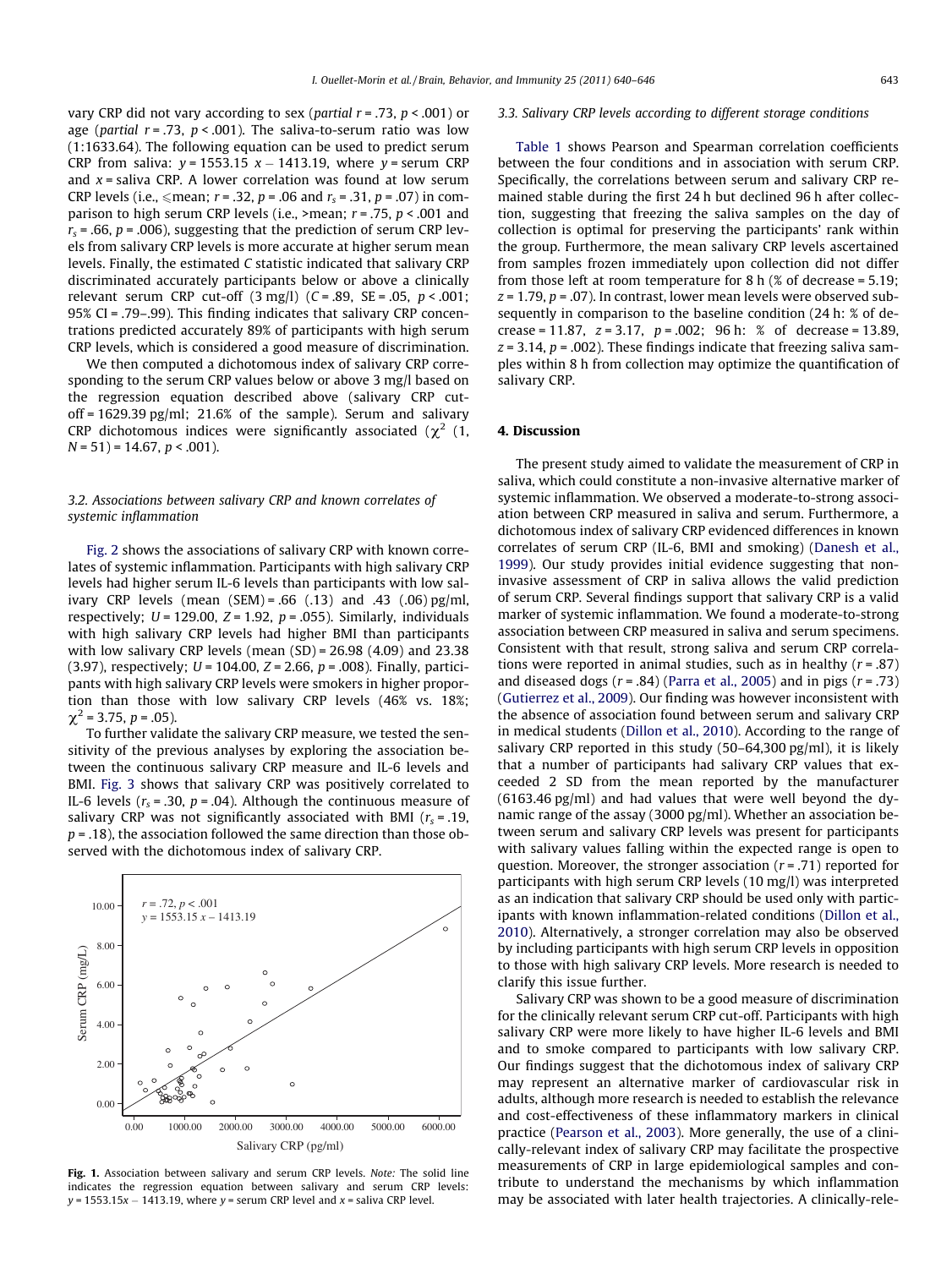<span id="page-4-0"></span>

Fig. 2. Statistical descriptives of known correlates of systemic inflammation according to low and high salivary CRP. (A) Serum IL-6 (mean ± SEM), (B) BMI (mean ± SEM) and (C) smoking (yes/no). Note:  $* = p < .05$ ;  $** = p < .01$ .



Fig. 3. Association between salivary CRP levels and known correlates of systemic inflammation. (A) Serum IL-6 and (B) BMI.

#### Table 1

Pearson's  $(r)$  and Spearman's  $(r_s)$  correlations between CRP measures derived from serum and saliva samples frozen immediately after collection (baseline) or after 8, 24 and 96 h left at room temperature ( $n = 51$ ). Note: All Pearson's ( $r$ ) and Spearman's ( $r_s$ ) correlations are significant at  $p < .001$ .

| Saliva CRP<br>Saliva CRP<br>Saliva CRP<br>Saliva CRP<br>(8h)<br>(24 h)<br>(96 h)<br>(baseline)<br>Serum CRP<br>$r = .72$<br>$r = .73$<br>$r = .70$<br>$r = .68$<br>(baseline)<br>$r_s = .63$<br>$r_s = .63$<br>$r_{s} = .64$<br>$r_s = .49$<br>Saliva CRP<br>$r = .91$<br>$r = .92$<br>$r = .84$<br>(baseline)<br>$r_s = .83$<br>$r_s = .75$<br>$r_s = .62$<br>Saliva CRP (8 h)<br>$r = .89$<br>$r = .75$<br>$r_{s} = .50$<br>$r_{s} = .80$ |            |  |           |
|---------------------------------------------------------------------------------------------------------------------------------------------------------------------------------------------------------------------------------------------------------------------------------------------------------------------------------------------------------------------------------------------------------------------------------------------|------------|--|-----------|
|                                                                                                                                                                                                                                                                                                                                                                                                                                             |            |  |           |
| (24 h)<br>$r_s = .59$                                                                                                                                                                                                                                                                                                                                                                                                                       | Saliva CRP |  | $r = .85$ |

vant index of salivary CRP may also be integrated to a broader multi-systemic characterization of allostatic load in conjunction with other biomarkers (e.g., cortisol, epinephrine, norepinephrine and dyhydroepiandosterone) ([Juster et al., 2010\)](#page-5-0). From a more practical point of view, we have shown that CRP in saliva is stable at room temperature up to 8 h after collection, although refrigerating or freezing the samples beforehand may be preferable to optimize the accuracy of salivary CRP quantification. This finding suggests that salivary CRP appears sufficiently stable at room temperature to measure inflammation in the participants' natural settings. Moreover, because previous studies have shown that serum CRP does not have a circadian rhythm ([Pearson et al., 2003; Pepys](#page-6-0)

[and Hirschfield, 2003\)](#page-6-0), saliva sampling aimed to measure salivary CRP does not require to follow a standardized time collection schedule to avoid diurnal variations.

The validation of salivary CRP measure could be improved in future studies by exploring three unresolved issues. First, we could not explain why 10 participants had salivary CRP values that exceeded 2 SD from the mean reported in healthy adults by the manufacturer. The calibration of the salivary assays, salivary flow rate, blood contamination, saliva pH and health conditions could not explain these extreme salivary CRP values. We speculate that local inflammatory processes could have triggered disproportionately high CRP levels in saliva but not in the blood. Although no crossreactivity between salivary CRP and IL-6 was detected by the manufacturer [\(Salimetrics\)](#page-6-0), confounding effect of other salivary biomarkers of periodontal diseases, such as the matrix metalloproteinase-8, cannot be excluded at this point [\(Herr et al.,](#page-5-0) [2007\)](#page-5-0). Our finding suggests that salivary CRP determination using ELISA requires further validation, especially when values greater than the expected range for healthy adults are expected.

Second, the mechanisms through which CRP is carried from serum into saliva remain unclear. We observed a low saliva-to-serum CRP ratio, which could reduce the precision of salivary CRP measures, especially at low serum CRP concentrations. A low ratio was expected given the CRP chemical proprieties and the mode of entry of CRP in the saliva. CRP is lipid-insoluble and of high molecular weight ([Oliveira et al., 1979\)](#page-6-0) which means that entry by diffusion or ultrafiltration (i.e., transfer through the tight junctions between the cells) is unlikely ([Kaufman and Lamster, 2002\)](#page-5-0).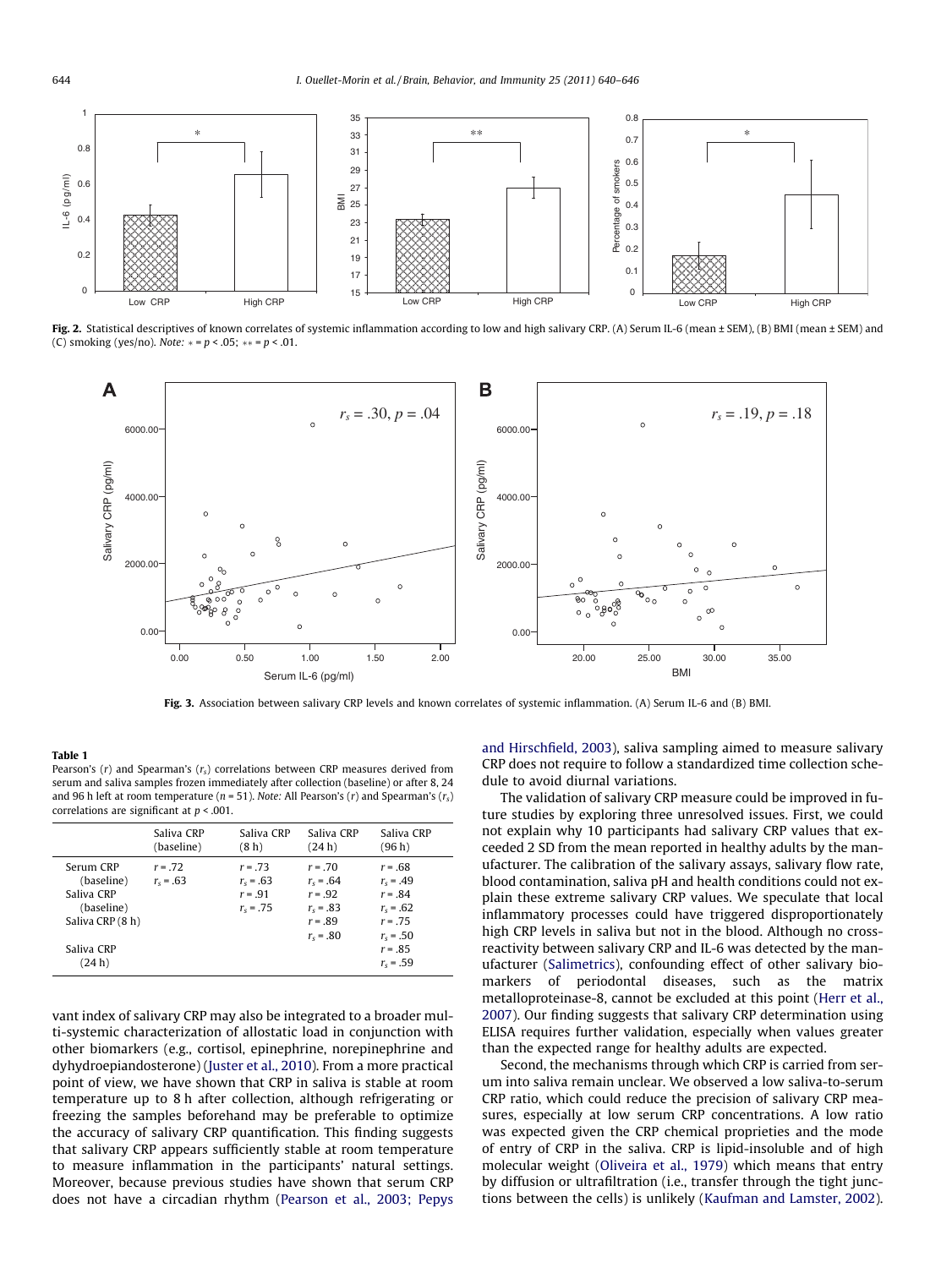<span id="page-5-0"></span>For proteins, large molecules or charged steroids, the principal route of entry into the oral cavity is via plasma exudates from gingival crevicular fluid ([Vining and McGinley, 1987](#page-6-0)). As a result, the determination of salivary CRP could be contaminated by small blood leakages or crevicular fluid overflow due to microinjuries or in participants with poor oral health. Future studies should include a complete oral health examination as a part of the participants' health assessment to eliminate the possibility that buccodental features trigger high CRP levels in saliva in the absence of elevations in the serum. Future studies could also provide additional support for the validation of salivary CRP through the demonstration that an experimentally induced inflammation triggers similar changes (direction and magnitude) in serum and salivary CRP.

Third, given the low saliva-to-serum CRP ratio, it is possible that high-sensitivity ELISA may not be sensitive enough to precisely quantify CRP in saliva, particularly at low concentrations. Other analytical methods have been used to determine CRP from saliva, including time-resolved immunofluorometric assays (Gutierrez et al., 2009; Parra et al., 2005), surface plasmon resonance immunosensor (Meyer et al., 2006), magnetic immunosensor (Meyer et al., 2007), microfluidic immunosensor chips (Henares et al., 2008) and lab-on-a-chip devices (Christodoulides et al., 2007, 2005). For example, the lab-on-a-chip system yields five times lower limit of detection than the ELISA technique (Christodoulides et al., 2005). While these analytic strategies may be more sensitive to low-grade inflammation than ELISA, most remain under development and thus are not readily accessible to researchers. It should be explored further whether the collection of larger saliva volume or parotid saliva may optimize the measurement of CRP in the saliva (Kaufman and Lamster, 2002; Quissell, 1993).

Our study provides initial support for the validation of salivary CRP as an alternative marker of inflammation using a broadly available technology adapted for saliva specimens. Saliva sampling is non-invasive, stress-free, can be easily performed in the participants' natural settings and can be repeated over time. Moreover, saliva collection has considerable economical and logistic advantages over venipuncture because it does not require immediate manipulations, access to specialized laboratory equipments and qualified personnel. Replication in larger samples is however needed. Furthermore, future studies should extent the present findings and validate the measurement of salivary CRP in populations with expected high or low CRP levels such as for patients with chronic inflammatory disorders or young children. If replicated, salivary CRP may facilitate the prospective assessment of low-grade inflammation in large epidemiological studies and contribute to better understand the pathways mediating exposure to early adversity and later health inequalities.

#### Conflict of interest statement

None declared.

# Acknowledgments

The study was funded by the Department of Health via the National Institute of Health Research (NIHR) specialist Biomedical Research Centre for Mental Health award to the South London and Maudsley NHS Foundation Trust (SLAM) and the Institute of Psychiatry at King's College London, UK. Isabelle Ouellet-Morin is supported by the Canadian Institutes of Health Research. Andrea Danese is supported by a NARSAD Young Investigator Award. Louise Arseneault is supported by the UK Department of Health.

We are grateful to the participants and to David Dempster and Bernard Freeman for technical assistance. Our thanks to the NIHR Cambridge Biomedical Research Centre, Core Biochemical Assay Laboratory, UK and Salimetrics Europe Ltd., UK.

#### References

- Buckley, D.I., Fu, R., Freeman, M., Rogers, K., Helfand, M., 2009. C-reactive protein as a risk factor for coronary heart disease: a systematic review and meta-analyses for the U.S. Preventive services task force. Ann. Intern. Med. 151, 483–495.
- Christodoulides, N., Floriano, P.N., Miller, C.S., Ebersole, J.L., Mohanty, S., Dharshan, P., Griffin, M., Lennart, A., Ballard, K.L., King Jr., C.P., Langub, M.C., Kryscio, R.J., Thomas, M.V., McDevitt, J.T., 2007. Lab-on-a-chip methods for point-of-care measurements of salivary biomarkers of periodontitis. Ann. N.Y. Acad. Sci. 1098, 411–428.
- Christodoulides, N., Mohanty, S., Miller, C.S., Langub, M.C., Floriano, P.N., Dharshan, P., Ali, M.F., Bernard, B., Romanovicz, D., Anslyn, E., Fox, P.C., McDevitt, J.T., 2005. Application of microchip assay system for the measurement of C-reactive protein in human saliva. Lab Chip 5, 261–269.
- Clements, A.D., Parker, C.R., 1998. The relationship between salivary cortisol concentrations in frozen versus mailed samples. Psychoneuroendocrinology 23, 613–616.
- Cook, N.R., 2007. Use and misuse of the receiver operating characteristic curve in risk prediction. Circulation 115, 928–935.
- Cox, A.J., Pyne, D.B., Gleson, M., Callister, R., 2008. Resting plasma and salivary IL-6 concentrations are not correlated in distance runners. Eur. J. Appl. Physiol. 103, 477–479.
- Danese, A., Caspi, A., Williams, B., Ambler, A., Sugden, K., Mika J., Werts, H., Freeman, J., Pariante, C.M., Moffitt, T.E., Arseneault, L., in press. Biological embedding of stress through inflammation processes in childhood. Mol. Psychiatry., [doi:10.1038/mp.2010.5](http://dx.doi.org/10.1038/mp.2010.5).
- Danese, A., Moffitt, T.E., Harrington, H., Milne, B.J., Polanczyk, G., Pariante, C.M., Poulton, R., Caspi, A., 2009. Adverse childhood experiences and adult risk factors for age-related disease: depression, inflammation, and clustering of metabolic risk markers. Arch. Pediatr. Adolesc. Med. 163, 1135–1143.
- Danese, A., Pariante, C.M., Caspi, A., Taylor, A., Poulton, R., 2007. Childhood maltreatment predicts adult inflammation in a life-course study. Proc. Natl. Acad. Sci. USA 104, 1319–1324.
- Danesh, J., Muir, J., Wong, Y.K., Ward, M., Gallimore, J.R., Pepys, M.B., 1999. Risk factors for coronary heart disease and acute-phase proteins. A population-based study. Eur. Heart J. 20, 954–959.
- Dillon, M.C., Opris, D.C., Kopanczyk, R., Lickliter, J., Cornwell, H.N., Bridges, E.G., Nazar, A.M., Bridges, K.G., 2010. Detection of homocysteine and C-reactive protein in the saliva of healthy adults: comparison with blood levels. Biomark Insights 5, 57–61.
- Erlinger, T.P., Platz, E.A., Rifai, N., Helzlsouer, K.J., 2004. C-reactive protein and the risk of incident colorectal cancer. JAMA 291, 585–590.
- Felitti, V.J., Anda, R.F., Nordenberg, D., Williamson, D.F., Spitz, A.M., Edwards, V., Koss, M.P., Marks, J.S., 1998. Relationship of childhood abuse and household dysfunction to many of the leading causes of death in adults. Am. J. Prev. Med. 14, 245–258.
- Green, J.G., McLaughlin, K.A., Berglund, P.A., Gruber, M.J., Sampson, N.A., Zaslavsky, A.M., Kessler, R.C., 2010. Childhood adversities and adult psychiatric disorders in the national comorbidity survey replication I: associations with first onset of DSM-IV disorders. Arch. Gen. Psychiatry 67, 113–123.
- Greenfield, J.R., Samaras, K., Jenkins, A.B., Kelly, P.J., Spector, T.D., Gallimore, J.R., Pepys, M.B., Campbell, L.V., 2004. Obesity is an important determinant of baseline serum C-reactive protein concentration in monozygotic twins, independent of genetic influences. Circulation 109, 3022–3028.
- Gutierrez, A.M., Martinez-Subiela, S., Eckersall, P.D., Ceron, J.J., 2009. C-reactive protein quantification in porcine saliva: a minimally invasive test for pig health monitoring. Vet. J. 181, 261–265.
- Henares, T.G., Mizutani, F., Hisamoto, H., 2008. Current development in microfluidic immunosensing chip. Anal. Chim. Acta 611, 17–30.
- Herr, A.E., Hatch, A.V., Throckmorton, D.J., Tran, H.M., Brennan, J.S., Giannobile, W.V., Singh, A.K., 2007. Microfluidic immunoassays as rapid saliva-based clinical diagnostics. Proc. Natl. Acad. Sci. USA 104, 5268–5273.
- Howren, M.B., Lamkin, D.M., Suls, J., 2009. Associations of depression with Creactive protein, IL-1, and IL-6: a meta-analysis. Psychosom. Med. 71, 171–186.
- Juster, R.P., McEwen, B.S., Lupien, S.J., 2010. Allostatic load biomarkers of chronic stress and impact on health and cognition. Neurosci. Biobehav. Rev. 35, 2–16. Kaufman, E., Lamster, I.B., 2002. The diagnostic applications of saliva – a review.
- Crit. Rev. Oral Biol. Med. 13, 197–212. Meyer, M.H., Hartmann, M., Keusgen, M., 2006. SPR-based immunosensor for the
- CRP detection a new method to detect a well known protein. Biosens. Bioelectron. 21, 1987–1990.
- Meyer, M.H., Hartmann, M., Krause, H.J., Blankenstein, G., Mueller-Chorus, B., Oster, J., Miethe, P., Keusgen, M., 2007. CRP determination based on a novel magnetic biosensor. Biosens. Bioelectron. 22, 973–979.
- Miller, A.H., Maletic, V., Raison, C.L., 2009. Inflammation and its discontents: the role of cytokines in the pathophysiology of major depression. Biol. Psychiatry 65, 732–741.
- Minetto, M., Rainoldi, A., Gazzoni, M., Terzolo, M., Borrione, P., Termine, A., Saba, L., Dovio, A., Angeli, A., Paccotti, P., 2005. Differential responses of serum and salivary interleukin-6 to acute strenuous exercise. Eur. J. Appl. Physiol. 93, 679– 686.